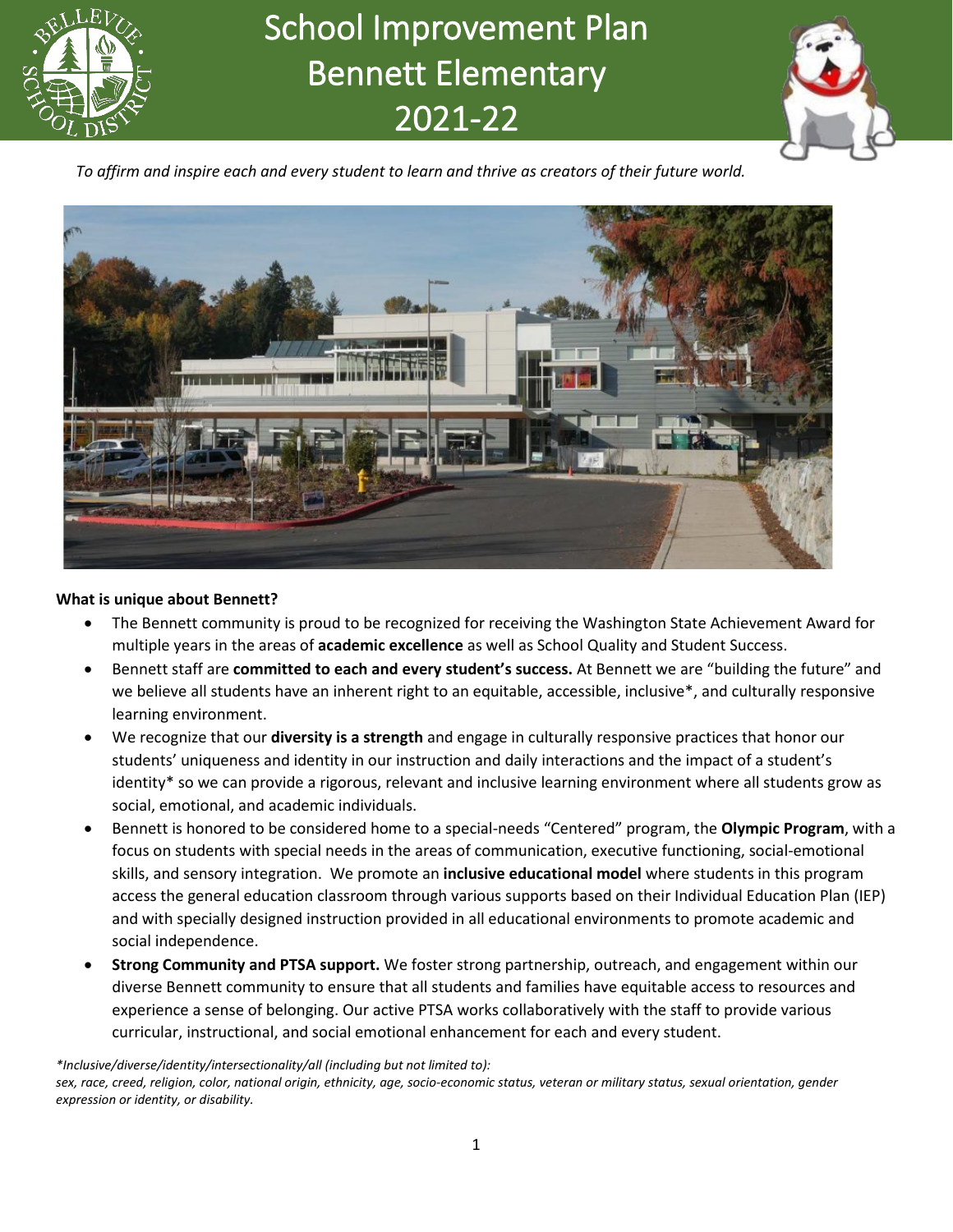

Our Mission: At Bennett we are "building the future" and it is our responsibility to create a supportive environment that fosters the social, emotional, and academic success of all children.

Creators of their future world at work!

*See appendix for School Profile*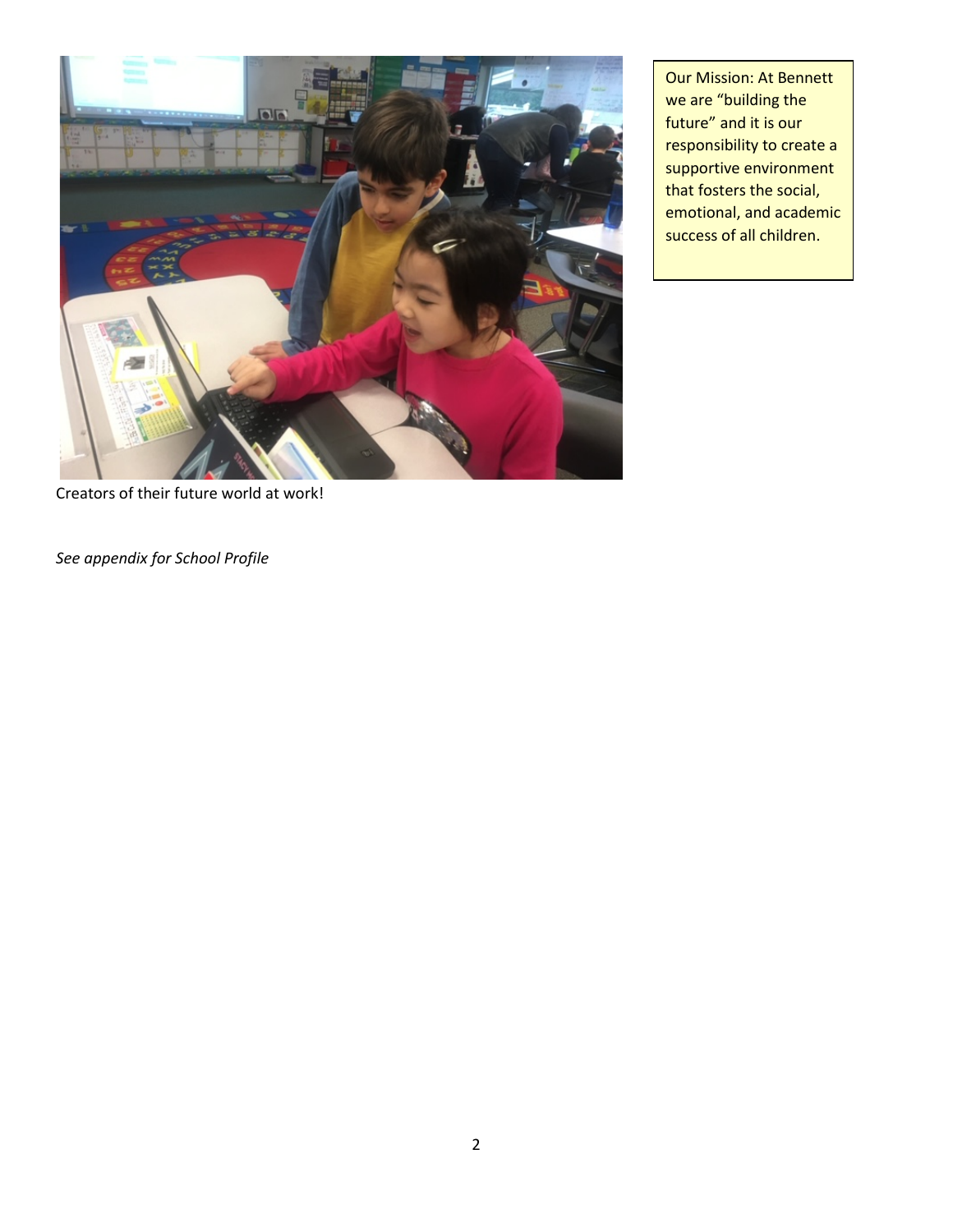## **Affirm and Inspire**

Student Well-Being

Strategic Plan Student Well-Being Goal: Students feel safe, affirmed, and inspired to achieve high levels of socialemotional well-being regardless of background.

## Student Well-Being Priority: Sense of Belonging

As students re-enter the full school experience, school-based strategies will contribute to an inclusive environment where all students feel a sense of belonging. Studies have shown that "a strong sense of belonging translates to students of all ages and developmental stages improving academically, being more engaged and motivated in school, and increasing their physical and emotional health."[1](#page-2-0)

#### **Sense of Belonging Measures and Targets**

Increase percentage of students reporting a sense of belonging on the Panorama student survey, with a reduction in predictable outcomes by subgroup.

| Panorama Survey School Climate Domain - Sense of Belonging Percentage Favorable |               |                  |                  |  |
|---------------------------------------------------------------------------------|---------------|------------------|------------------|--|
|                                                                                 | Grades 3-5    |                  |                  |  |
| <b>Student Groups</b>                                                           | Baseline 2017 | <b>Fall 2019</b> | <b>Fall 2021</b> |  |
| All Students                                                                    | 81%           | 79%              |                  |  |
| Asian                                                                           | 85%           | 79%              |                  |  |
| <b>Black</b>                                                                    | $\ast$        | $\ast$           |                  |  |
| Hispanic                                                                        | 84%           | $\ast$           |                  |  |
| Multi-ethnic                                                                    | 74%           | 83%              |                  |  |
| White                                                                           | 81%           | 81%              |                  |  |
| <b>Students with Disabilities</b>                                               | 63%           | 73%              |                  |  |
| <b>English Learners</b>                                                         | 82%           | 78%              |                  |  |
| Low Income                                                                      | 74%           | 73%              |                  |  |

Note: As a general rule of thumb, a difference of 4 or more percentage points is considered meaningful on the Panorama survey.

#### **Data Reflection**

Positivity about sense of belonging is at a high level and around 80% for all students in the school. These results from the baseline in the fall of 2017 are consistent over the next 2 years. Notable are significant increase for Multi-ethic students and students with disabilities, while there is a minimal decrease in student positivity for our English Language Learners. Significant to maintaining these high levels of student belonging are a number of strategies and adjustments to ongoing strategies in the areas of Social Emotional Learning, relationships, and Culturally Responsive Teaching.

#### **Key Strategies / Adjustments**

• **Culturally Responsive Teaching and Learning**: All staff will engage in SEL strategies, such as:

<span id="page-2-0"></span><sup>&</sup>lt;sup>1</sup> Why Student Belonging Matters: October 2020. NASSP. (2020, October 1). [https://www.nassp.org/publication/principal](https://www.nassp.org/publication/principal-leadership/volume-21-2020-2021/principal-leadership-october-2020/why-student-belonging-matters-october-2020/)[leadership/volume-21-2020-2021/principal-leadership-october-2020/why-student-belonging-matters-october-2020/.](https://www.nassp.org/publication/principal-leadership/volume-21-2020-2021/principal-leadership-october-2020/why-student-belonging-matters-october-2020/)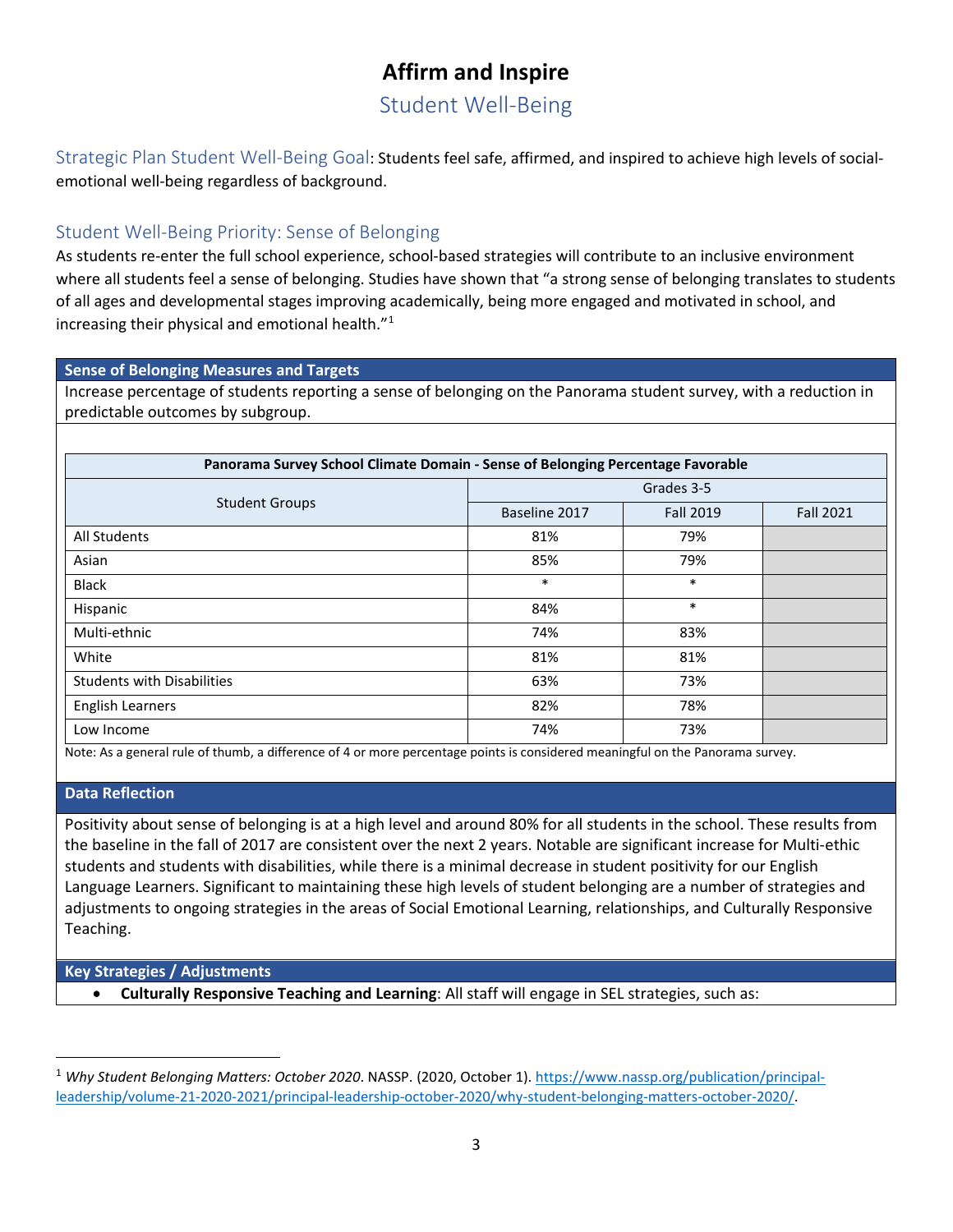o Wise Feedback: Communicate knowledge of students while individualizing response to students based on strengths. o Opportunities to Respond: Providing additional varied opportunities for student self-expression and identity expression. o 5:1 Positivity Ratio: Increasing student engagement and relationship building focusing on positive recognition and strengths.  $\circ$  Use and sharing of strategies that affirm and elevate student identity and background (i.e. Windows and mirrors, culturally responsive libraries, student voiced identity anchor charts). • **Strong and Healthy Relationships**: Developing supportive and trusting relationships via the fidelity of implementation of SEL curriculum and classroom-based relationship building tools. All staff will implement SEL curriculum in a culturally responsive way including reflection on impact of personal bias. • **Restorative Practices:** All staff, including classified, will implement Restorative Practices to minimize conflict and support community building, such as consistent morning meetings, restorative questioning cards/process, and recess problem-solving station. Using Courageous Conversation About Race (CCAR) conditions 2 and 6 during restorative conversations, the elements of racial impact and role of whiteness will be part of the adult reflection guiding the restorative conversation. • **Social-Emotional Learning**: All staff will teach and incorporate opportunities to practice the SEL curriculum, across content and learning activities. • **Bullying Prevention**: Ongoing consistent teaching of Bullying Prevention Units, coordination with counselor on lesson planning and scheduling, partnerships between staff to expand knowledge and articulate objectives at the grade level and classrooms. • **SOAR**: Forming initial Students Organized Against Racism (SOAR) group during the 2020-2021 school year for  $4<sup>th</sup>$  and  $5<sup>th</sup>$  graders, with a plan for regular meetings and parent communication, with the goal of empowering students to speak about race, create a space for two-way dialogue between staff and students, and foster relationships. • **Increase student leadership opportunities and cross grade level connections** through activities like: Peace ambassadors, virtual reading buddies, green team and library assistants. • **Focus on students with disabilities and inclusion in classroom** where most of our student both in resource programs and the Olympic program spend the majority, in most cases 75% or more, of their time learning in their general education classroom setting.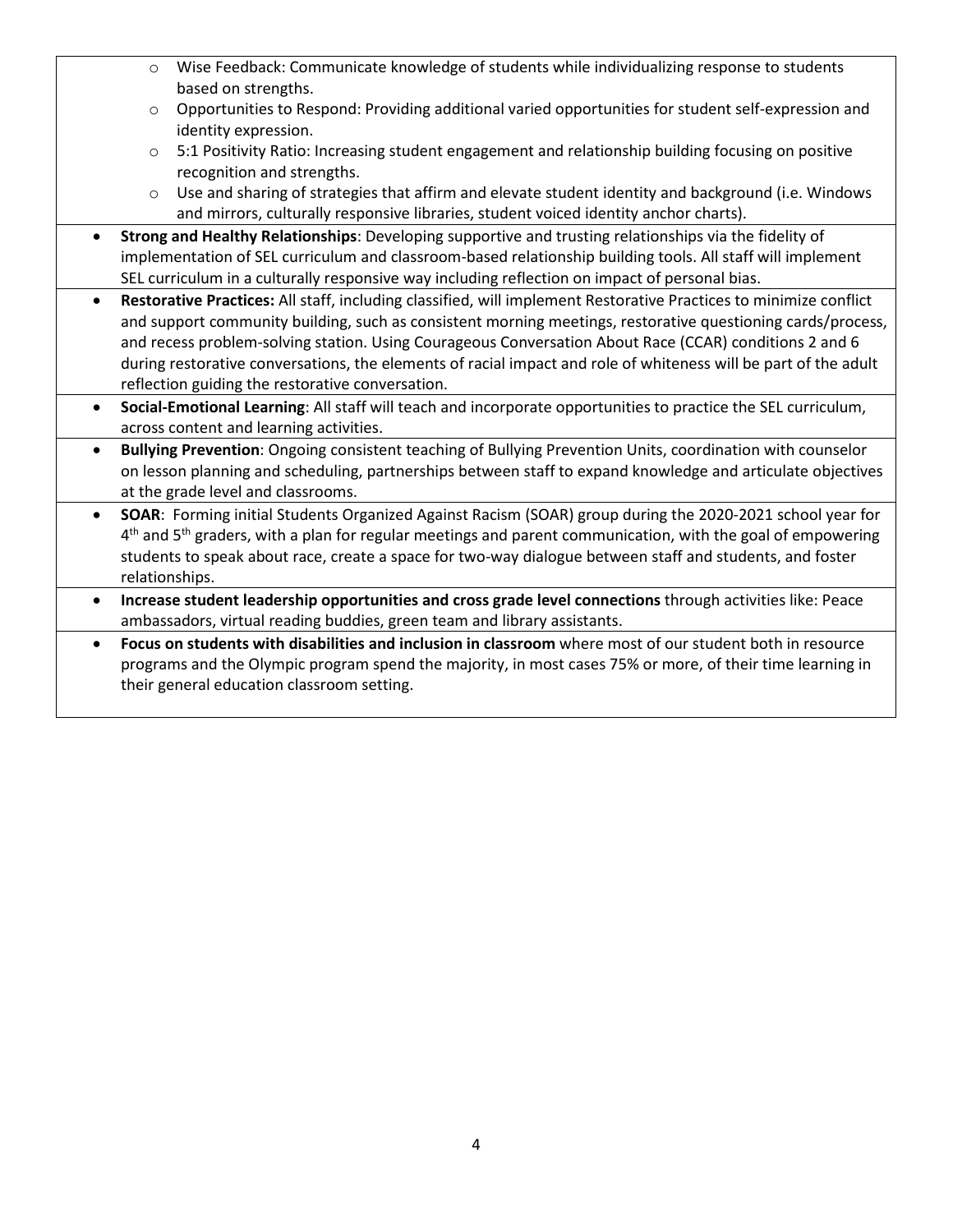## Student Well-Being Priority: Social-Emotional Learning

Many students experienced isolation during the pandemic, with few opportunities to interact in-person socially. As we return to in-person learning it will be critical to recognize where each student is socially and emotionally and to provide them with intentional opportunities to support their development in social emotional learning. Our universal (tier 1) social emotional learning curriculum encompasses the five CASEL competencies: self-awareness, self-management, social-awareness, relationship skills, and responsible decision-making. These competencies are not discrete and are integrated into curriculum and instructional practices.

#### **Social-Emotional Learning Measures and Targets**

Increase social-emotional competencies from Fall 2021 to Spring 2022.

| <b>Grades 3-5: Panorama Social-Emotional Learning Survey</b>                                      |     |     |  |  |  |
|---------------------------------------------------------------------------------------------------|-----|-----|--|--|--|
| Social Emotional Competency<br><b>Fall 2020</b><br><b>Fall 2021</b><br>Spring 2021<br>Spring 2022 |     |     |  |  |  |
| Self-Management                                                                                   | 81% | 80% |  |  |  |
| Social Awareness                                                                                  | 76% | 80% |  |  |  |
| Self-Efficacy                                                                                     | 65% | 71% |  |  |  |
| <b>Emotional Regulation</b>                                                                       | 53% | 54% |  |  |  |

#### **Data Reflection**

About half of students indicate that for emotional regulation they struggled to calm self when in difficult situations, or if they had bad feelings, and managing feeling when things go wrong. Students may need a clear menu of emotional regulation strategies in addition to current methods as part of the SEL curriculum and opportunities to practice them. Students showed a significant increase in their social awareness and self-efficacy, especially in caring about other's feelings and listening to other's point of view, but had a hard time describing their own feelings. Students felt confident in learning about topics, but less positive about understanding and completing very challenging work. Significant to increasing levels on these areas focuses on fidelity of teaching the SEL curriculum inclusive of emotional regulation strategies such as breathing and meta moments. Likewise having aspirational behavior expectations, like the Bennett Way, which is universal, and individual recognition have been instrumental in incremental increases in student self-efficacy.

**Key Strategies / Adjustment**

|  | <b>SEL curriculum:</b> Second Step and RULER (class charter, mood meter, blueprint, skills for learning). |  |  |  |
|--|-----------------------------------------------------------------------------------------------------------|--|--|--|
|--|-----------------------------------------------------------------------------------------------------------|--|--|--|

- **The Bennett Way:** School-wide behavioral expectations for all students and adults. Expanded individual recognition system rewards through virtual "Pawsitive Paws" board (individual student recognition).
- **Speaking and Listening Standards:** Continue to build the Accountable Talk framework and opportunities for students to respond to develop conceptual understanding and personal expression within the learning community.
- **Strong and Healthy Relationships**: Developing supportive and trusting relationships via the fidelity of implementation of SEL curriculum and classroom-based relationship building tools.
- **Support Staff:** GSAs/Paras, MLL Facilitator, and Special Education teacher will provide direct instruction, coteaching, and intervention to students, in addition to scaffolding and extensions based on student data.
- **PBIS/Student Behavior Monitoring**: PBIS Team will utilize the student information system to input all behavior data both for intervention and documentation. Each month, the PBIS team will analyze monthly behavior data by race, gender, incident, and incident location. Interventions will be monitored through student behavioral data by the Behavior Support Team (BST).
- **Restorative Practices:** All staff, including classified, will implement Restorative Practices to minimize conflict and support community building, such as consistent morning meetings, restorative questioning cards/process, and recess problem-solving station. Using Courageous Conversation About Race (CCAR) conditions 2 and 6 during restorative conversations, the elements of racial impact and role of whiteness will be part of the adult reflection guiding the restorative conversation.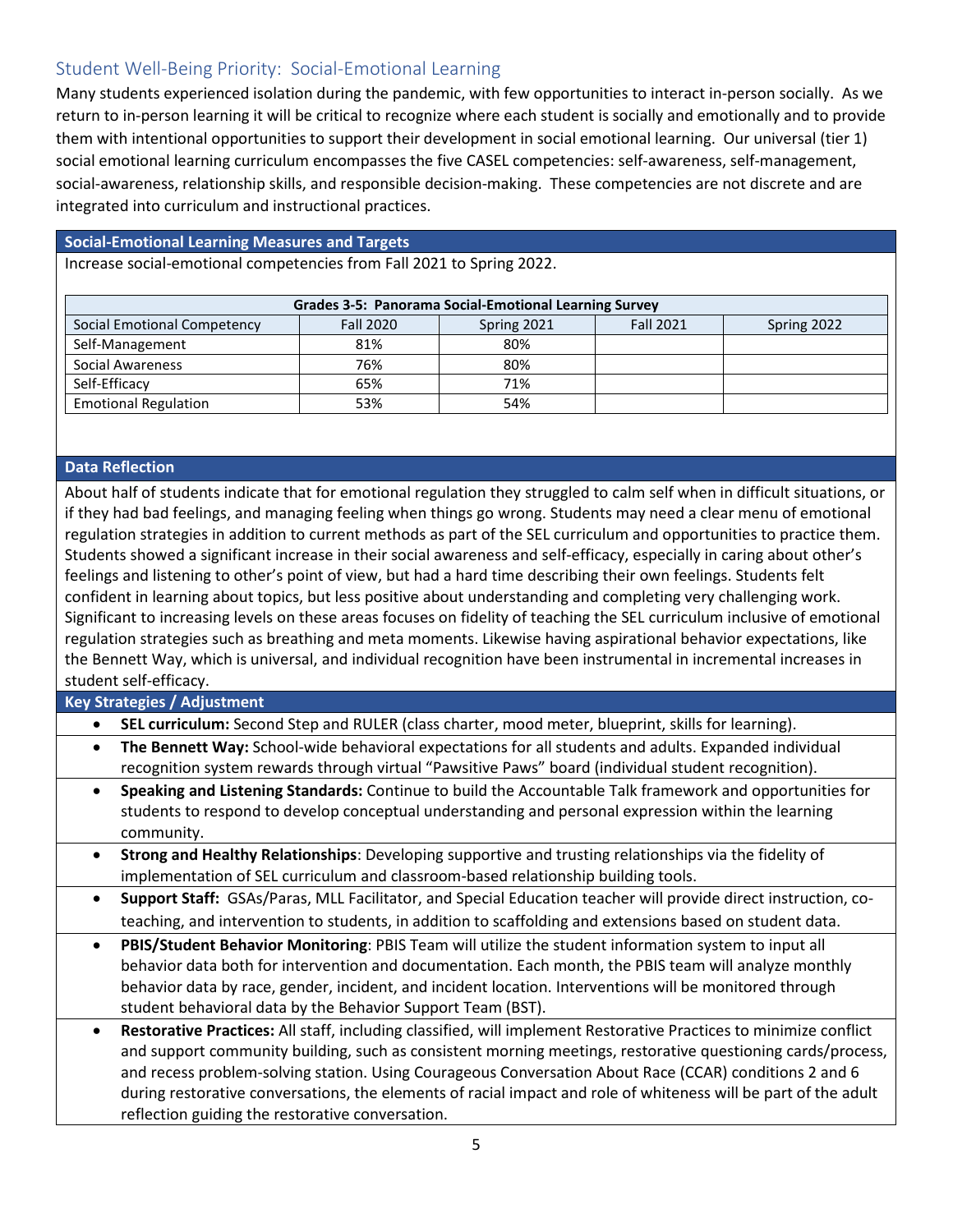## **Learn and Thrive**

## Academic Success

Strategic Plan Academic Success Goal: Students achieve high levels of academic success and outcomes are not predicted by race or income.

### Academic Success Priority: English Language Arts and Math Proficiency and Growth

We recognize that student learning experiences varied widely during the 2019-20 and 2020-21 school years due to the pandemic and the shift in learning models. Universal screeners administered in the fall will provide student proficiency data for educators as they design instruction and supports based on students' beginning of the year level in the core subject areas of literacy and math. Based on progress monitoring data during the 2020-21 school year, math is a particular focus area. Regardless of where students begin the year, the goal is for *all students* to experience expected or greater growth.

#### **English Language Arts Growth and Proficiency Measures**

Increase percentage of students in grades 3-5 meeting or exceeding proficiency standards in literacy, and making typical or high growth in literacy from Fall 2021 to Spring 2022.

| <b>Grades 3-5: Star Reading Proficiency and Growth</b> |                                  |             |                                           |             |  |
|--------------------------------------------------------|----------------------------------|-------------|-------------------------------------------|-------------|--|
|                                                        | <b>Star Reading % Proficient</b> |             | <b>Star Reading % Typical/High Growth</b> |             |  |
|                                                        |                                  |             | Fall 2020-                                | Fall 2021-  |  |
| Subgroup                                               | Spring 2021                      | Spring 2022 | Spring 2021                               | Spring 2022 |  |
| All                                                    | 73%                              |             | 71%                                       |             |  |
| Asian                                                  | 74%                              |             | 68%                                       |             |  |
| <b>Black</b>                                           | $\ast$                           |             | $\ast$                                    |             |  |
| Hispanic                                               | 69%                              |             | 73%                                       |             |  |
| Multi-Ethnic                                           | 72%                              |             | 64%                                       |             |  |
| White                                                  | 77%                              |             | 78%                                       |             |  |
| Low Income                                             | 46%                              |             | 46%                                       |             |  |
| English Learner                                        | 12%                              |             | 41%                                       |             |  |
| <b>Students with Disabilities</b>                      | 17%                              |             | 39%                                       |             |  |
| Female                                                 | 75%                              |             | 72%                                       |             |  |
| Male                                                   | 71%                              |             | 70%                                       |             |  |
| <b>Advanced Learning</b>                               | 94%                              |             | 74%                                       |             |  |
| Traditional                                            | 68%                              |             | 70%                                       |             |  |
| Grade 3                                                | 75%                              |             | 79%                                       |             |  |
| Grade 4                                                | 69%                              |             | 63%                                       |             |  |
| Grade 5                                                | 75%                              |             | 75%                                       |             |  |

#### **Data Reflection**

As the benchmark data changed over the last few years during the pandemic environment we see changes in the proficiency levels of all students remaining flat with some increases and declines in specific groups. One key piece of data to note is consistent across years and cohorts: Traditionally marginalized groups (low income, English learners, and students with disabilities) reflect predictable outcomes of being impacted by the opportunity gap by significant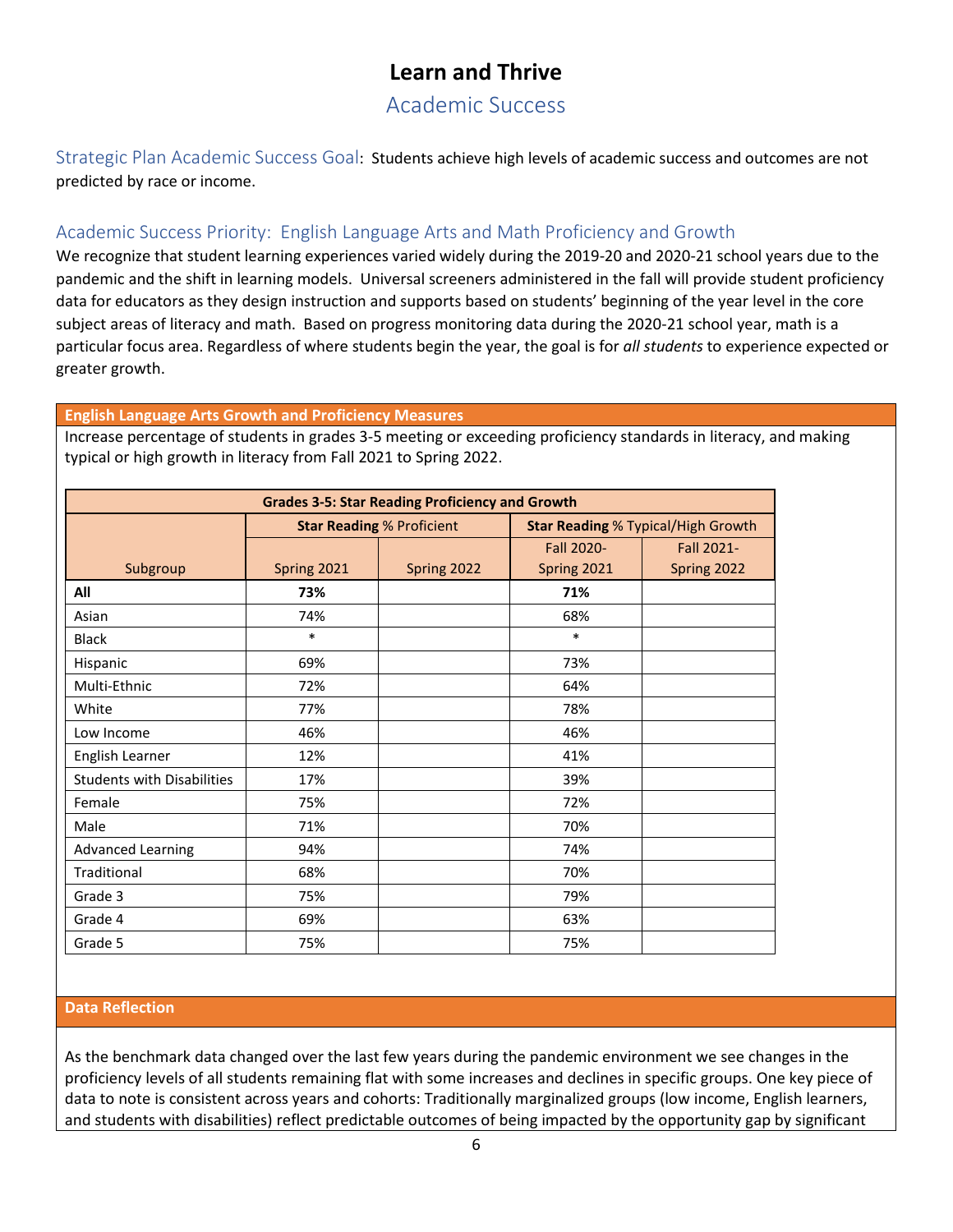amounts within the current educational model in both reading and math growth. We recognized the need to provide all students with the access to standards-based instruction and the rigor required of their developmental and grade level.

| <b>Key Strategies</b>                                                                                                                                                                                                                                                                                                                                                                                                                                                                                                                                                                    |
|------------------------------------------------------------------------------------------------------------------------------------------------------------------------------------------------------------------------------------------------------------------------------------------------------------------------------------------------------------------------------------------------------------------------------------------------------------------------------------------------------------------------------------------------------------------------------------------|
| Standards-Based Instruction: Increase alignment to Common Core Standards via targeted professional<br>$\bullet$                                                                                                                                                                                                                                                                                                                                                                                                                                                                          |
| learning opportunities.                                                                                                                                                                                                                                                                                                                                                                                                                                                                                                                                                                  |
| Balanced Literacy Implementation: Implementation will focus on personalizing and individualizing learning<br>$\bullet$<br>for readers. Staff will implement conferring as a strategy within their 90-minute literacy block. Through<br>assessment and conferring, we learn about each student as a reader and create goals in partnership with the<br>students based on each individual learner's strengths. Small intervention groups will be created based upon<br>teachers' understanding of students' strengths and areas of growth through conferring and other assessment<br>data. |
| Culturally Responsive Teaching: Implement culturally responsive teaching practices through relationship<br>$\bullet$<br>building and identity focused concepts, such as the following:<br>Windows and Mirrors: Selecting books that provide both a reflection of students' identities and<br>$\circ$<br>surface marginalized narratives.<br>Learning Partnership: Giving students voice and advocacy in their own learning.<br>$\circ$<br>Wise Feedback: Giving specific, individualized, and aspirational feedback.<br>$\circ$                                                          |
| Speaking and Listening Standards: Continue to build the Accountable Talk framework and opportunities for<br>$\bullet$<br>students to respond to develop conceptual understanding and personal expression.                                                                                                                                                                                                                                                                                                                                                                                |
| Strong and Healthy Relationships: Developing supportive and trusting relationships via the fidelity of<br>$\bullet$<br>implementation of SEL curriculum and classroom-based relationship building tools.                                                                                                                                                                                                                                                                                                                                                                                 |
| Multi-Tiered System of Support (MTSS): Staff will engage in regular cycles of continuous improvement to<br>$\bullet$<br>review current student achievement data from a variety of sources (DIBELS, TRC, STAR) to adjust instruction<br>groups and determine intervention needs.                                                                                                                                                                                                                                                                                                          |
| Support Staff: GSAs/Paras, MLL Facilitator, and Special Education teacher will provide direct instruction, co-<br>$\bullet$<br>teaching, and intervention to students, in addition to scaffolding and extensions based on student data.                                                                                                                                                                                                                                                                                                                                                  |
| Cuada Laual DLCer Brafassianal Leorning Communities (BLCs) will meet an a regular basis to engage in data                                                                                                                                                                                                                                                                                                                                                                                                                                                                                |

• **Grade Level PLCs**: Professional Learning Communities (PLCs) will meet on a regular basis to engage in data analysis and specific grade level intervention strategies as part of the MTSS/PDSA cycle.

## Math Proficiency and Growth

**Math Proficiency and Growth Measures**

Increase percentage of students in grades 3-5 meeting or exceeding proficiency standards in math, and making typical or high growth in math from Fall 2021 to Spring 2022.

| <b>Grades 3-5: Star Math Proficiency and Growth</b> |                               |             |                                        |             |  |
|-----------------------------------------------------|-------------------------------|-------------|----------------------------------------|-------------|--|
|                                                     | <b>Star Math % Proficient</b> |             | <b>Star Math % Typical/High Growth</b> |             |  |
|                                                     |                               |             |                                        | Fall 2021-  |  |
| Subgroup                                            | Spring 2021                   | Spring 2022 | Spring 2021                            | Spring 2022 |  |
| All                                                 | 64%                           |             | 78%                                    |             |  |
| Asian                                               | 72%                           |             | 75%                                    |             |  |
| <b>Black</b>                                        | $\ast$                        |             | $\ast$                                 |             |  |
| Hispanic                                            | 56%                           |             | 67%                                    |             |  |
| Multi-Ethnic                                        | 60%                           |             | 92%                                    |             |  |
| White                                               | 60%                           |             | 75%                                    |             |  |
| Low Income                                          | 29%                           |             | 61%                                    |             |  |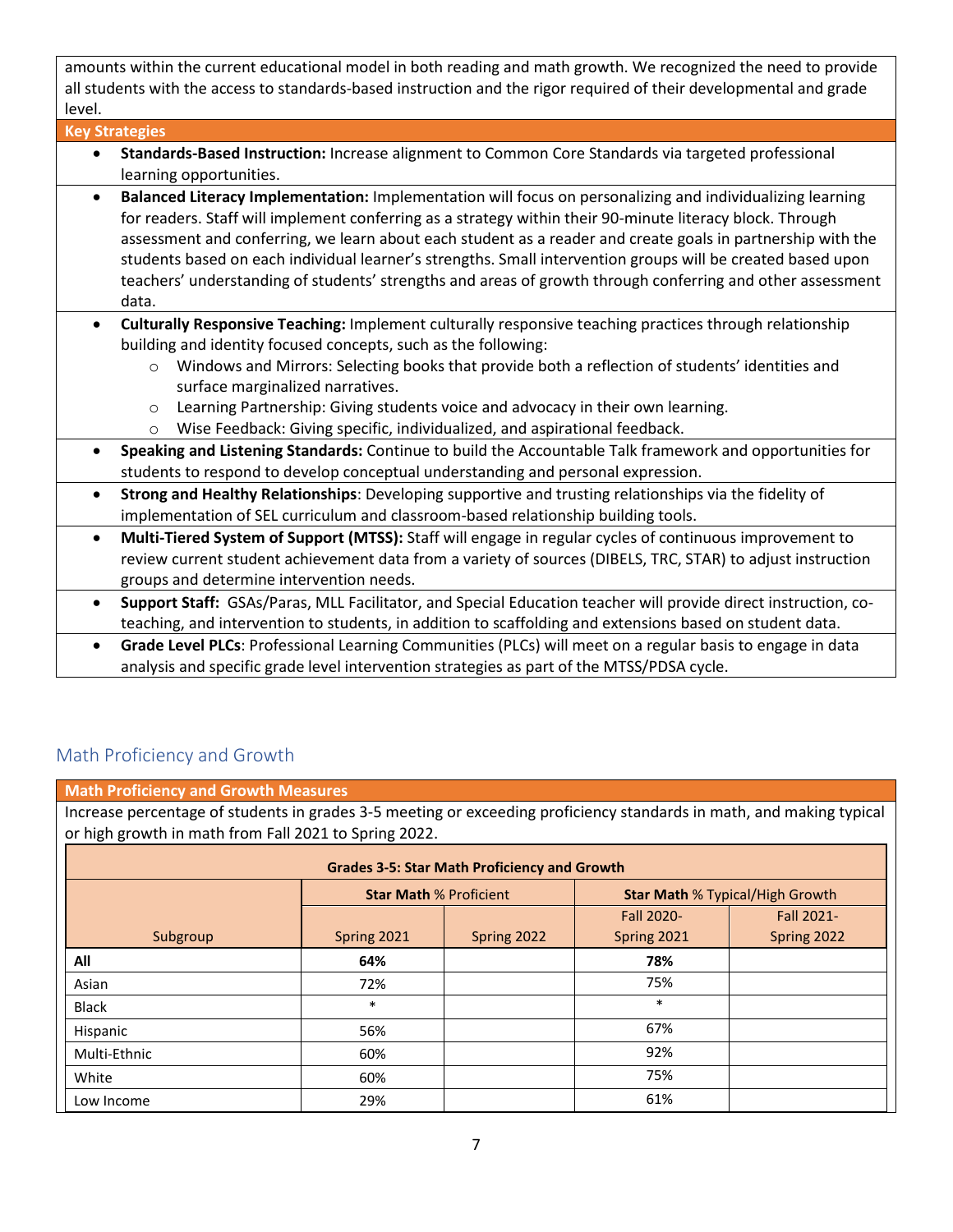| <b>English Learners</b>           | 18% | 65% |
|-----------------------------------|-----|-----|
| <b>Students with Disabilities</b> | 14% | 55% |
| Female                            | 63% | 76% |
| Male                              | 65% | 80% |
| <b>Advanced Learning</b>          | 97% | 86% |
| Traditional                       | 57% | 76% |
| Grade 3                           | 67% | 72% |
| Grade 4                           | 59% | 75% |
| Grade 5                           | 66% | 83% |

#### **Data Reflection**

As the benchmark data changes over the last few years during the pandemic environment we saw changes in the proficiency levels of all students remaining flat with some increases and declines in specific groups. One key piece of data to note is consistent across years and cohorts: Traditionally marginalized groups (low income, English learners, and students with disabilities) reflect predictable outcomes of falling into the opportunity by ever-widening and significant amounts within the current educational model in both reading and math proficiency. We recognized the need to provide all students with the access to standards based instruction and the rigor required of their developmental age and grade level.

#### **Key Strategies**

In addition to the school-wide strategies listed above, math-specific strategies include:

- Fidelity of implementation of problem solving based math curriculum, **Illustrative Math**, highly aligned to math standards and practices, centered on problem based approach, and language routines ensuring students have authentic and varied math experiences with opportunities to collaborate.
- **Individualized Math Supports**: Implementation will focus on personalizing and individualizing learning for math. Small intervention groups will be created based upon teachers' understanding of students' strengths and areas of growth through common assessment data. Before and after-school opportunities for small group learning on current math topics.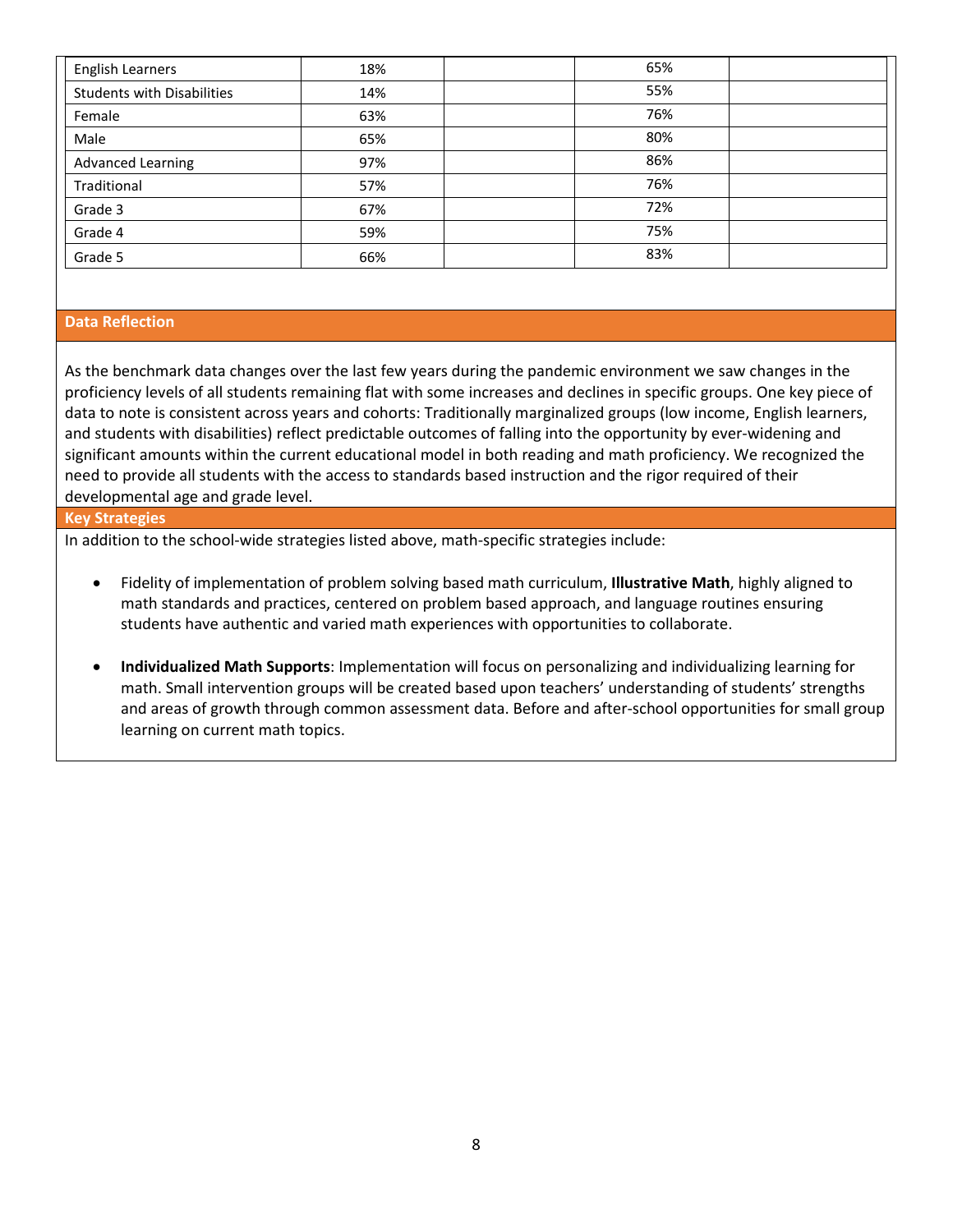## **Family Engagement**

Strategic Plan Family Engagement Goal: Families, particularly those who have been traditionally marginalized, are more informed, better able to find support, and are more empowered to contribute to student success.

## Family Engagement Priority: Inform, Support, and Empower

The experience of individual families is always subject to a wide array of conditions and contexts. These differences were highlighted throughout COVID, but one thing remained true: our families have expressed a desire to connect with us more deeply, to be more informed about their individual student's academic progress and social-emotional well-being, and to find ways where we can truly engage as partners for their children's success.

Family and Community Engagement will continue to center on three priority objectives:

- **Informed:** A BSD family is informed when they can understand the academic and developmental expectations for their student and knows how to navigate the school system, where to find school-related information and obtain academic, health and wellness services.
- **Supported**: A BSD family is supported when they can utilize the systems within the district to serve their student's unique needs, strengths, and circumstances.
- **Empowered**: A BSD family is empowered when they can use their individual or their community's collective voice to advocate for student needs to be more equitably identified, answered, and solved, often through the definitive reallocation or redistribution of financial and/or other resources.

### **Priority Family Engagement Measures and Targets**

Increase percent of families reporting they feel informed, supported, and empowered to contribute to their student's success.

| Percentage of Favorable Responses on Family Engagement Survey |                 |             |             |             |                  |             |
|---------------------------------------------------------------|-----------------|-------------|-------------|-------------|------------------|-------------|
| <b>Family Subgroups</b>                                       | <b>Informed</b> |             | Supported   |             | <b>Empowered</b> |             |
|                                                               | Spring 2021     | Spring 2022 | Spring 2021 | Spring 2022 | Spring 2021      | Spring 2022 |
| All Students                                                  | 65% (155)       |             | 68% (154)   |             | 60% (155)        |             |
| Asian                                                         | 74% (64)        |             | 75% (64)    |             | 76% (64)         |             |
| <b>Black</b>                                                  | $\ast$          |             | $\ast$      |             | $\ast$           |             |
| Hispanic                                                      | 69% (10)        |             | 61% (10)    |             | 52% (10)         |             |
| Multi-ethnic                                                  | 50% (17)        |             | 72% (16)    |             | 53% (17)         |             |
| White                                                         | 59% (61)        |             | 61% (61)    |             | 47% (61)         |             |
| <b>Students with Disabilities</b>                             | 66% (32)        |             | 71% (32)    |             | 71% (32)         |             |
| <b>English Learners</b>                                       | 72% (35)        |             | 70% (35)    |             | 66% (35)         |             |
| Low Income                                                    | $\ast$          |             | $\ast$      |             | $\ast$           |             |

### **Data Reflection**

About two-thirds of all parents feel that there are positive levels of being informed, supported and less so empowered to support their students at Bennett. Significant to this is that our multi-ethnic and white families feel less informed and empowered by a significant amount from all or other subgroups. Some of the most informed, supported, and empowered are our students with disabilities and English learners. It appears that efforts to individualize, include, and focus on these group is recognized by families in their engagement with the school. Some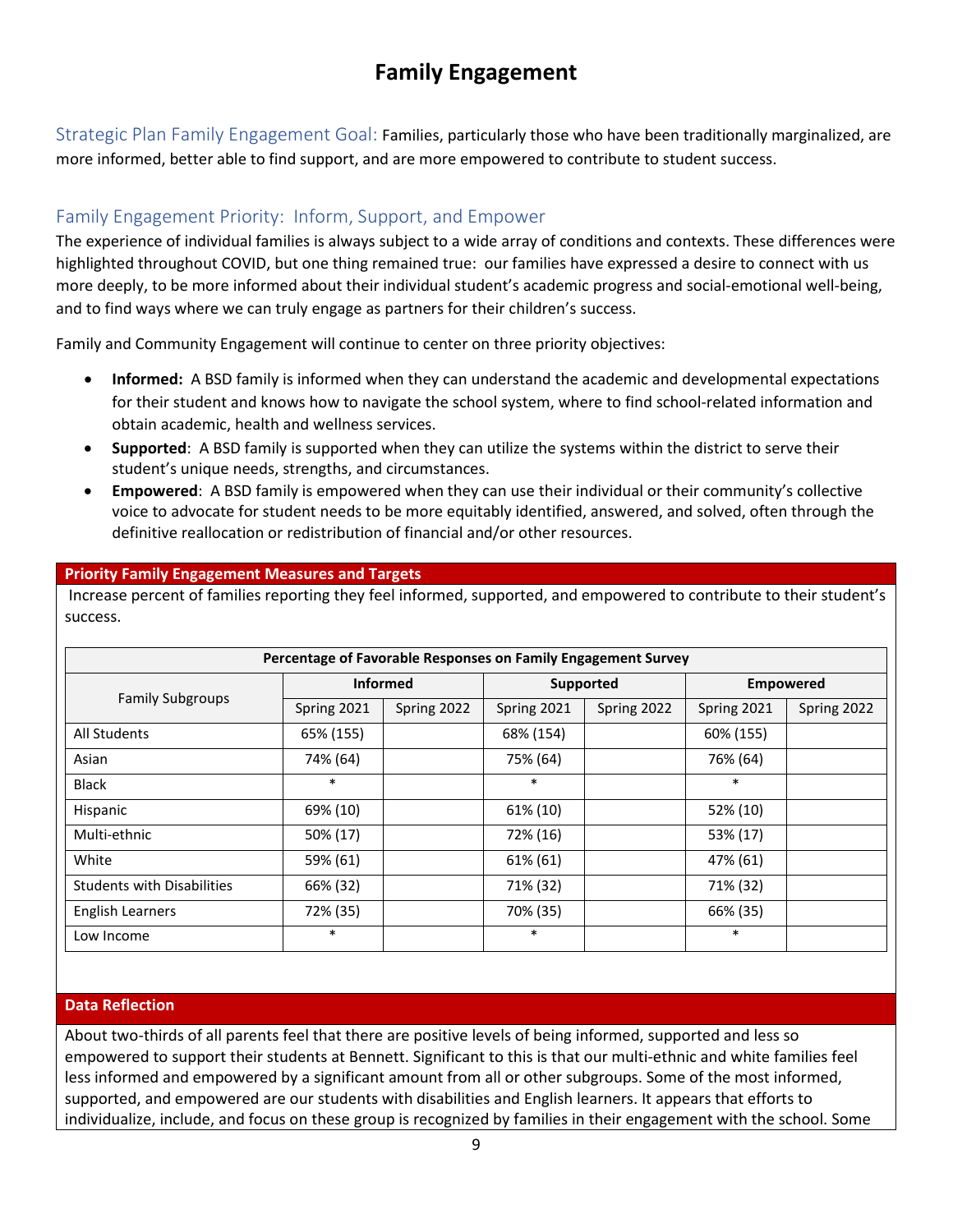|           | additional themes from parents for support from the survey comments help to drive our Key Strategies and                      |
|-----------|-------------------------------------------------------------------------------------------------------------------------------|
|           | Adjustments:                                                                                                                  |
|           | A large desire for meeting in-person with teachers and administrators - dialogue, back and forth, ability to ask<br>questions |
| $\bullet$ | Mix of structured communication and informal gatherings (social)                                                              |
| $\bullet$ | Opportunities for parents to connect with each other                                                                          |
| $\bullet$ | Community events (more) beyond boundaries of school (community)                                                               |
|           | Parents wanting to know more about what students were learning and how they could help at home                                |
| $\bullet$ | Access to student progress/grades, structured updates on BSD/Bennett how school will look in fall for in-<br>person learning  |
| $\bullet$ | How are their students are doing? Need for more frequent feedback from teachers                                               |
| $\bullet$ | Parents out of the loop last minute decisions                                                                                 |
|           | Parent input on decisions, underrepresented groups would like input                                                           |
|           | <b>Key Strategies / Adjustment</b>                                                                                            |
| $\bullet$ | Develop curriculum night program that is geared to identified parent needs and supports wanted.                               |
| $\bullet$ | PTSA Partnership: PTSA hosted events, monthly meetings with PTSA and administrative team, administrators                      |
|           | report at the PTSA general membership meeting. Promote outreach to diverse family base and establish                          |
|           | engagement goals with PTSA leadership.                                                                                        |
| $\bullet$ | Encouraging the participation of parents, particularly by different population groups, in school Teams, school                |
|           | activities, and focus groups through outreach to key communicators in diverse groups.                                         |
| $\bullet$ | Increase parent participation in the parent Panorama engagement survey through website, principal                             |
|           | newsletter, teacher newsletters, community-building coffee with multilingual families, parent SEL education                   |
|           | events (37% participation in spring 2021 on parent Panorama engagement survey, increase the participation                     |
|           | rate to 60% Spring 2022).                                                                                                     |
| $\bullet$ | Use of technology to increase accessibility for families who may and/or may not be able to attend events (MS                  |
|           | Teams pre-recorded and live events).                                                                                          |
| $\bullet$ | Enhance family communication through newsletters (home links) and conferences (two-way goal setting).                         |
|           |                                                                                                                               |

• **Engage and connect through focus groups** with parents about their child's experiences in school twice each year.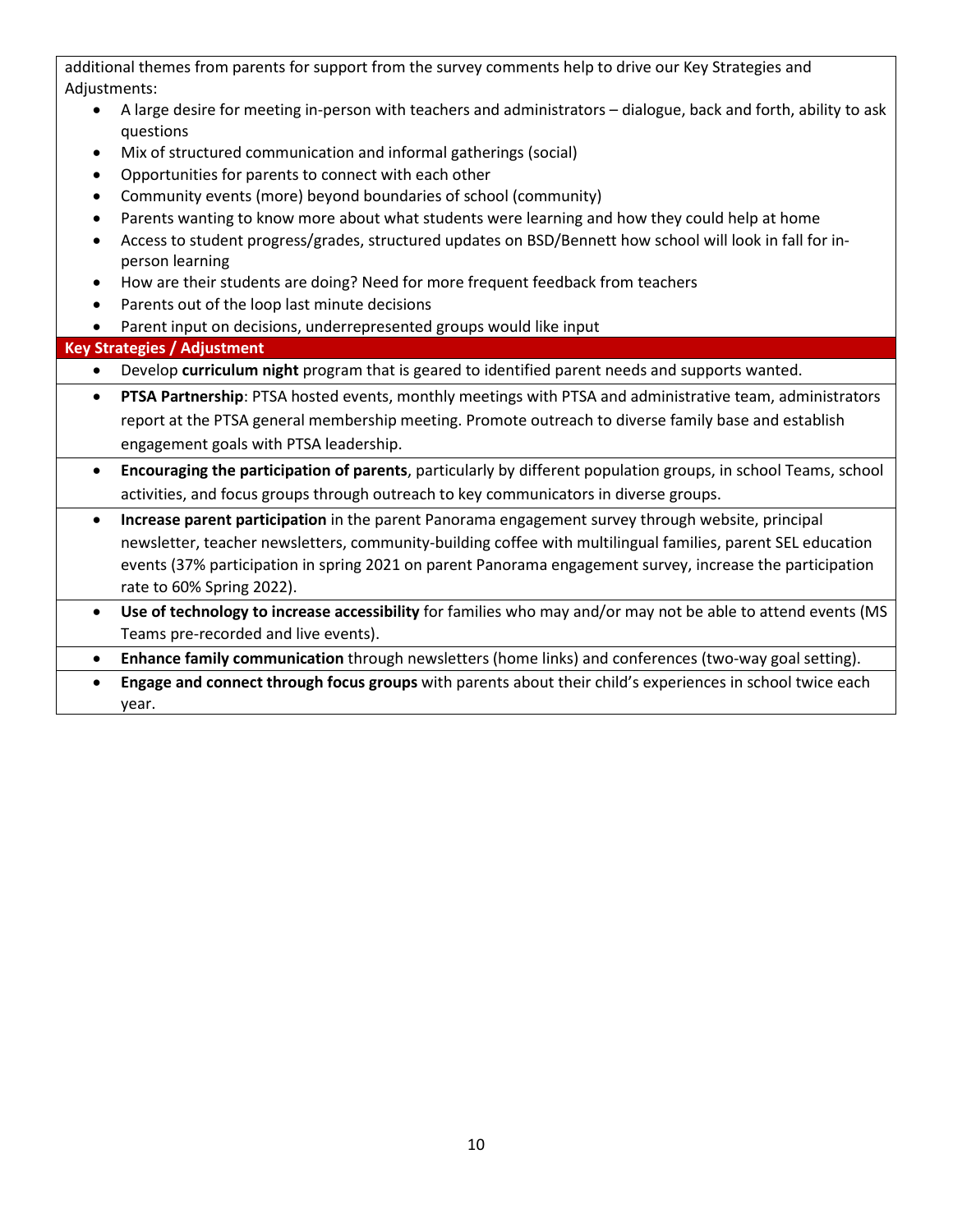Racial Diversity

# 42.4% 10.1%  $7.1\% \frac{2.0\%}{4.0\%}$ **O** Asian White



# School & Student Characteristics<sup>1</sup>

http://www.bsd405.org/bennett 425-456-4800 David Staight, Principal

17900 NE 16th St Bellevue, WA 98008

|                                             |      | Bennett Elementary School District Elementary Average |
|---------------------------------------------|------|-------------------------------------------------------|
| Enrollment (10/1/2020)                      | 416  | 464                                                   |
| Average Attendance Rate                     | 98 % | 97 %                                                  |
| Eligible for Free/Reduced Price Meals       | 7%   | 17%                                                   |
| <b>Receiving Special Education Services</b> | 10 % | 7%                                                    |
| English Language Learners                   | 16 % | 26 %                                                  |
| First Language Other Than English           | 39 % | 44 %                                                  |
| <b>Mobility Rate</b>                        | 10%  | 13 %                                                  |

# Bennett Elementary School

# School Overview

At Bennett we are "building the future" and it is our responsibility to create a supportive environment that fosters the social, emotional, and academic success of all children. We offer a strong core academic curriculum and enrichment activities in world language, science, technology, and mathematics. To foster the "whole child" we promote skills and habits that lead to positive and productive lives.

# Programs Offered

Olympic (special education)

2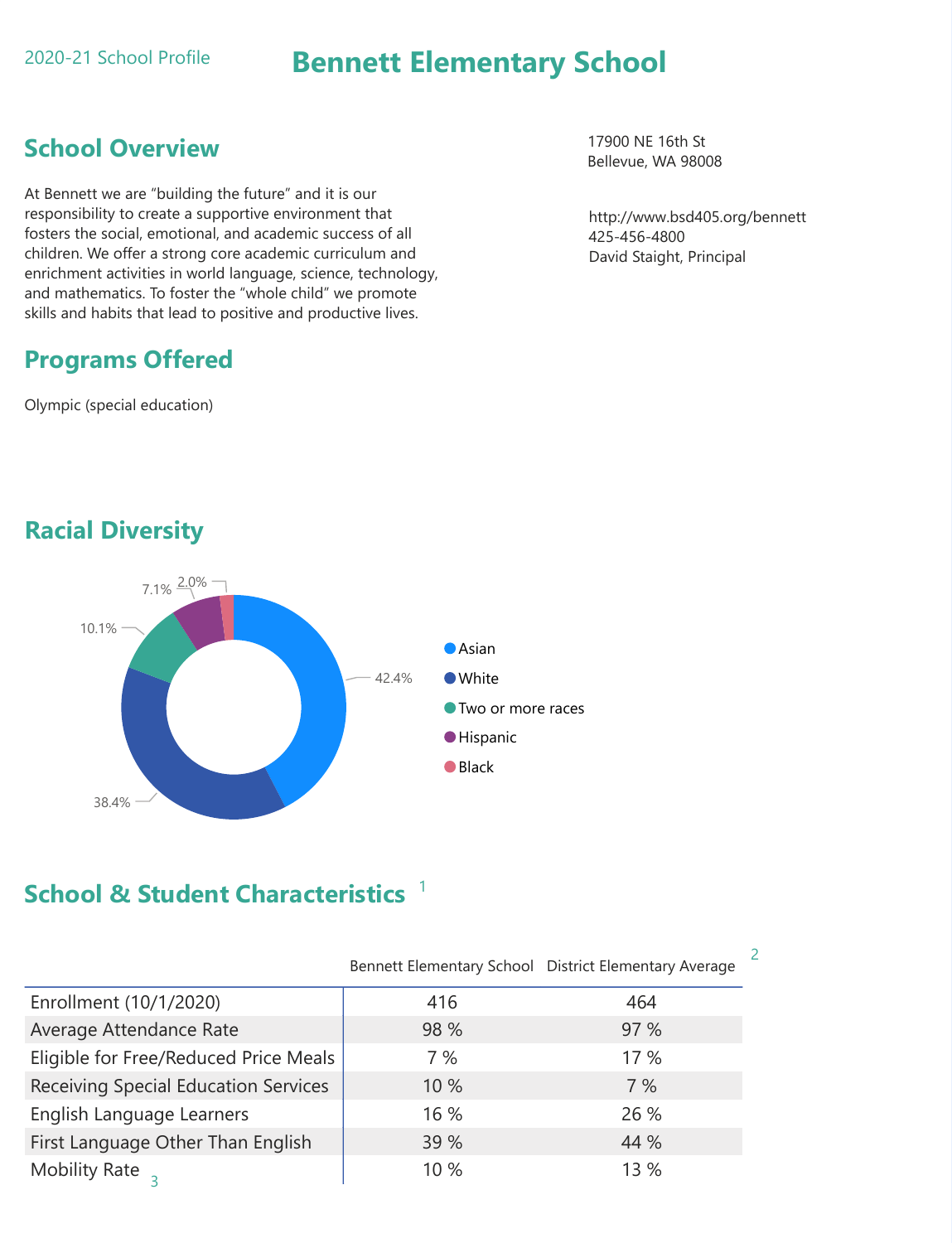# SBA: English Language Arts

## State Assessment Results for Grades 3-5

Percentage of Students Meeting Standards

# SBA: Math





# Summary of Student Achievement

# State Assessment Results for Grades 3-5 (Spring 2019)

Percentage of Students Meeting / Exceeding Standards

# SBA: English Language Arts

# SBA: Math

● Exceeds Standards ● Meets Standards



## ● Exceeds Standards ● Meets Standards

# WCAS: Science

● Exceeds Standards ● Meets Standards



# Data from Fall 2021 testing will be added when it is available.